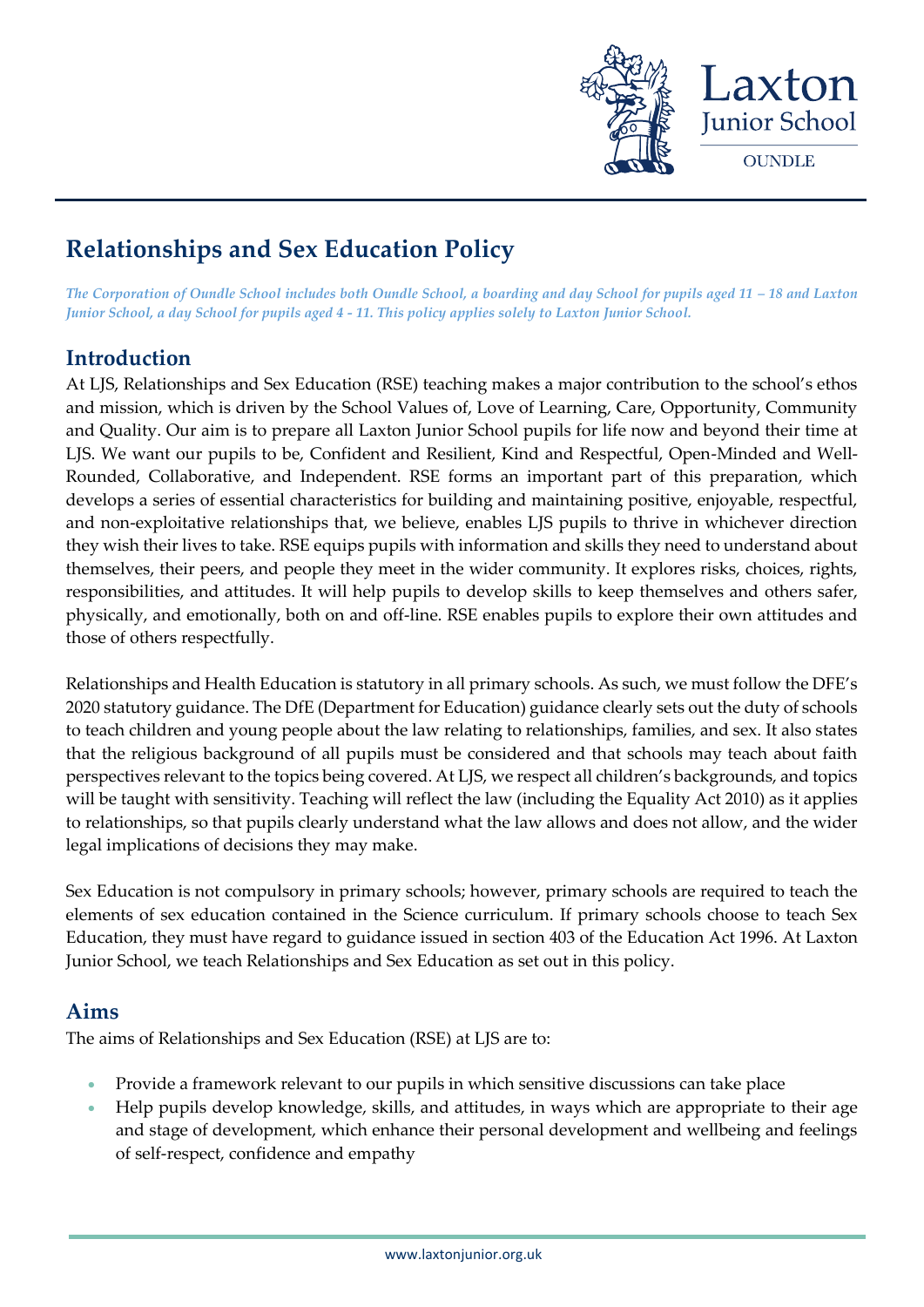- Enable children to respect themselves and others, their views, backgrounds, cultures, and experiences and to develop respectful, caring relationships based on mutuality, reciprocation, and trust
- Develop communication skills, including how to manage changing relationships and emotions
- Enable children to recognise and avoid coercive and exploitative relationships
- Build confidence in pupils in accessing additional advice and support for themselves and others
- Develop positive, personal values and a moral framework that will guide pupils' decisions and behaviour
- Develop children's ability to keep themselves and others safe, physically, and emotionally, both on and off-line, recognizing and assessing potential risks
- Enable children to value, care for and respect their bodies
- Teach pupils the correct vocabulary to describe themselves and their bodies
- Create a positive culture around issues of sexuality and relationships
- Prepare pupils for puberty, and give them an understanding of sexual development and the importance of health and hygiene

### **Safeguarding**

RSE, falls within the wider PSHE education, and makes a unique contribution to safeguarding. At the heart of these subjects there is a focus on keeping children safe (as per the Relationships and Sex Education Government guidance). Keeping Children Safe in Education (KCSIE) sets out that schools should ensure children are taught about safeguarding, including how to stay safe online. Our RSE and PSHE curriculum enables opportunities for pupils to be taught about safeguarding.

The Designated Safeguarding Lead (DSL) has been involved in the creation of our PSHE and RSE curriculum and both the DSL and Deputy Designated Safeguarding Lead (DDSL) are aware that aspects of our new curriculum are connected to their role. The DSL is aware of the defined curriculum content and knows the details of the timetabling for its delivery, for example:

- Issues related to consent
- Definitions/choices
- Grooming, CSE, domestic abuse and FGM
- Honour based abuse
- Unhealthy family relationships
- Online safety
- Contextualised safeguarding
- Sex education

During training on the RSE curriculum there will be clear communication between the Assistant Head Pastoral, Deputy Head and DSL and staff in raising awareness of the potential impact of this curriculum for some pupils. We understand the importance of high-quality RSE as we fulfil our statutory safeguarding duties. RSE enables pupils to understand about mutual, consensual, and reciprocated relationships in all their forms. Whether the children are learning about friendships, families, relationships in school or the wider community, they will be developing essential skills which underpin their ability to recognise abusive relationships. Teaching, including Anti-bullying, enables us to fulfil our statutory duty to prevent 'peer-on-peer' abuse. RSE also enables us to fulfil our duty to prevent Female Genital Mutilation (FGM).

We recognise that effective teaching may alert children to what is healthy, unhealthy, appropriate and inappropriate behaviour (including inappropriate sexual behaviour) and that there is an increased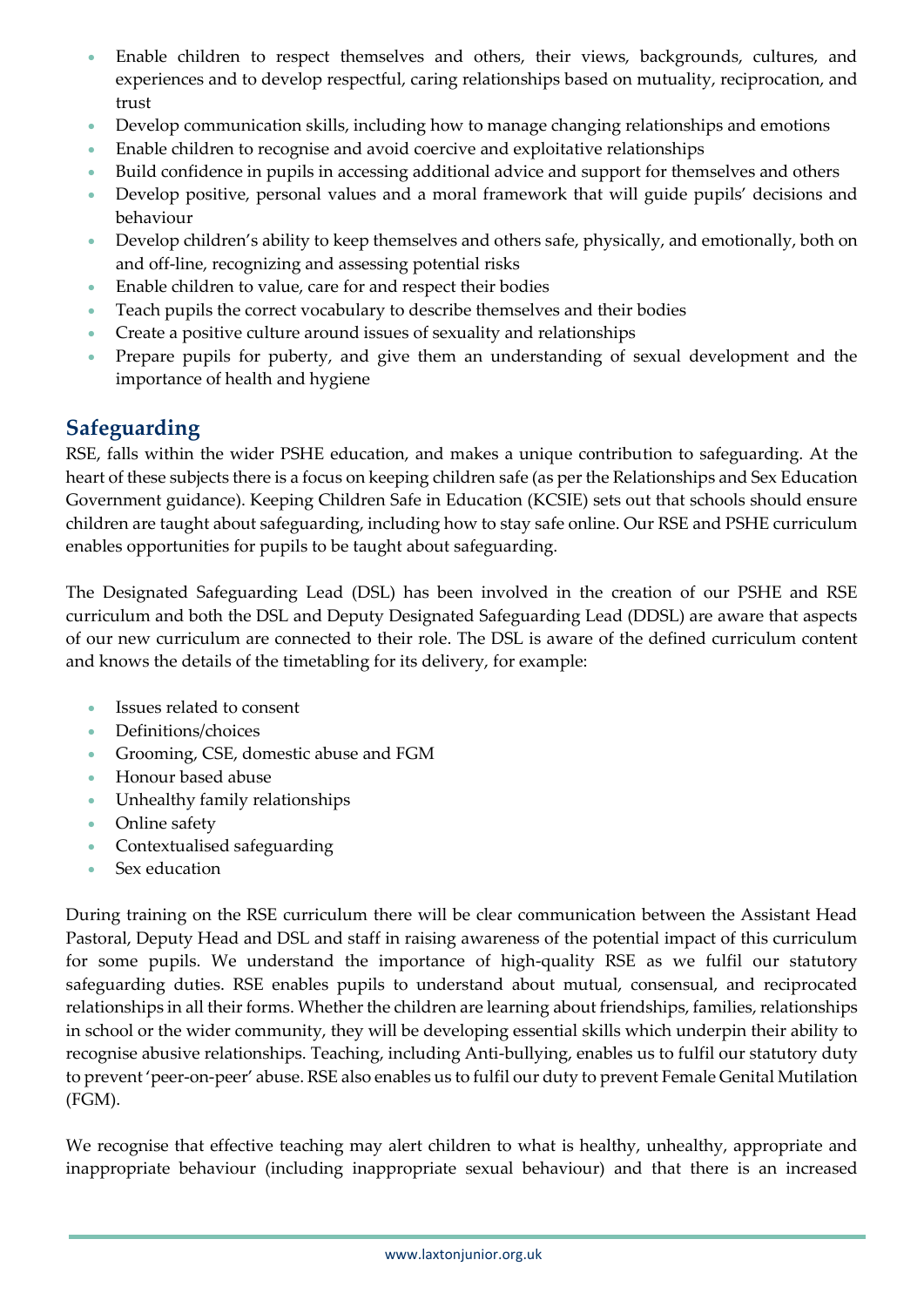possibility that a disclosure relating to abuse may be made. All staff are aware of the Safeguarding and Child Protection procedures and will report disclosures or concerns to the DSL immediately.

# **Policy Development**

This policy was developed in consultation with staff, pupils, parents and governors between September 2019 and September 2020. The consultation and policy development process involved the following steps:

- Pupil consultation we investigated what exactly pupils want from their RSE, through ageappropriate activities, in individual forms. The feedback was collated, reviewed and adjustments made to the curriculum.
- Staff consultation a working group of staff pulled together all relevant information; information was shared with all staff in CPD, and all staff were given the opportunity to make recommendations on the draft policy. Interviews were conducted with those staff responsible for teaching RSE.
- Parent/stakeholder consultation all parents were invited to be part of a focus group. Those parents who responded met in June 2020. Information was shared, points noted, and adjustments made to the draft policy following discussion around key questions. The draft policy was shared with the parent focus group in July 2020, giving the opportunity to make recommendations.
- Ratification once amendments were made, the draft policy was shared with governors, and ratified

All views expressed by pupils, staff, governors, and parents/carers about the policy have been considered. Consultation did not give a veto to individual members of the school community. The final decision on policy and delivery has been made by the school, having listened to the needs and views of the school community. The school will consult all stakeholders at each significant review point.

This policy is published on the school's website.

# **Definitions**

Relationships and Sex Education (RSE), at LJS, is defined as, an education that enables children to learn about relationships, healthy lifestyles, diversity, equality, personal identity, sexual health, sexuality, puberty, conception, and contraception. RSE involves a combination of sharing information and facts and exploring topics and values. RSE is not about the promotion of sexual activity.

Sex Education, in Year 4 and Year 5, at LJS, is defined as: education which equips children with the knowledge and understanding of what puberty means. This will include learning about the changes that children go through during puberty, understanding why bodies go through puberty and equipping children with coping strategies to help with the various stages of puberty.

Sex Education, in Year 6, at LJS, is defined as education which helps children know and understand about: human reproduction and birth, contraception, the law and consent, and how to gain support.

### **Curriculum Content**

We provide Relationships Education from EYFS to Year 6. It gradually expands and enriches key concepts, increases knowledge, deepens understanding, and rehearses and develops key skills through a thematic approach. Relationships Education focuses on teaching the fundamental building blocks and characteristics of positive relationships, including families and people who care for me, caring relationships, respectful relationships, online relationships and being safe. For further information, the DfE, 'What children should know by the end of Year 6', can be found in Appendix 2.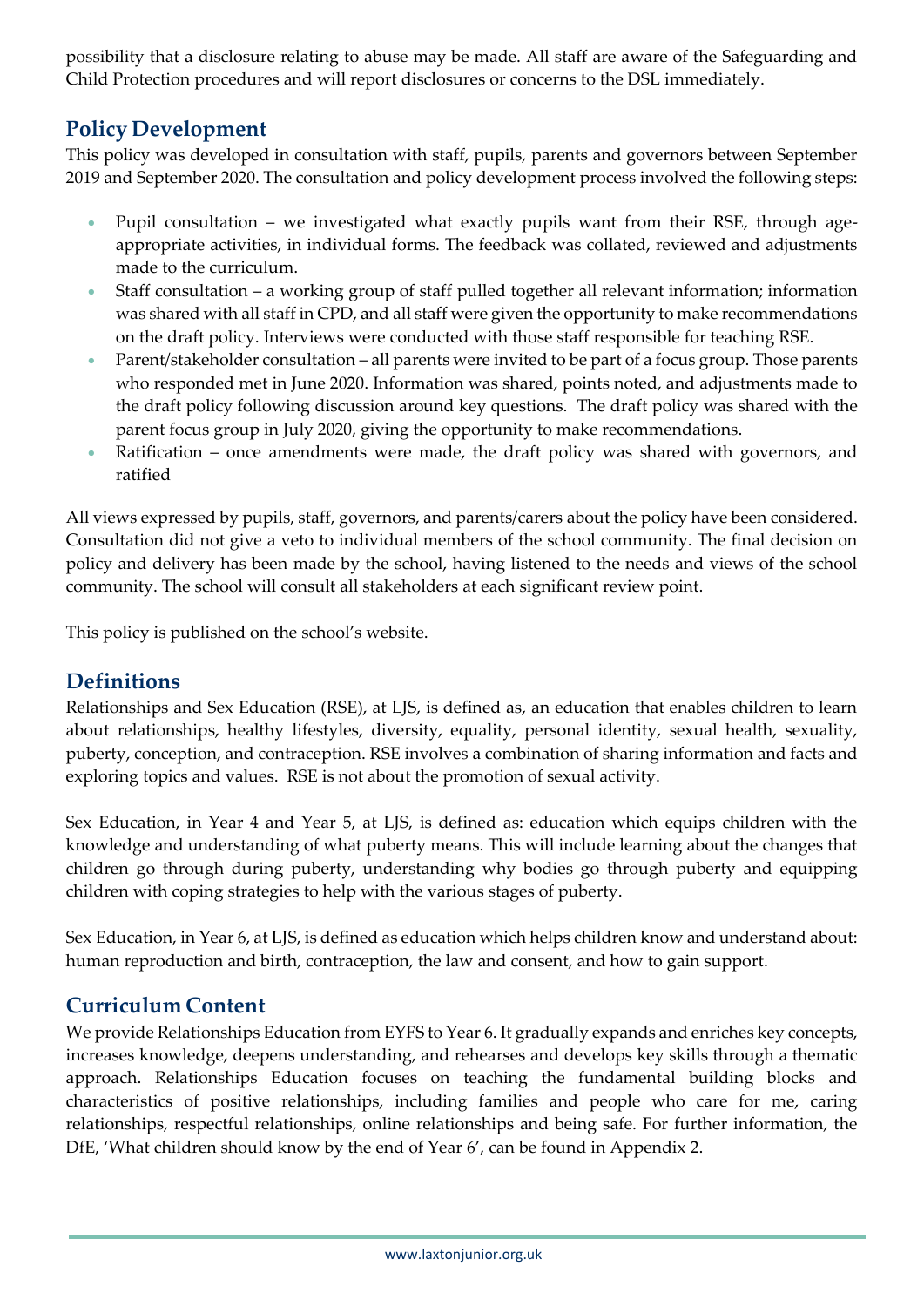Primarily, planning for Relationships Education, is taken from the PSHE Association's programme builder, thematic approach. However, the half termly programme is created by form teachers, alongside the Assistant Head Pastoral, to ensure that the curriculum is bespoke and meets our children's needs. We use a variety of resources to support this curriculum, including an interactive and online teaching tool, 1decision.

A Curriculum Map for Relationships and Sex Education, in Appendix 1, shows the progression year on year. We have developed the curriculum in consultation with parents, pupils, and staff, taking account of the age, needs and feelings of pupils, parents, and staff.

If pupils ask questions outside the scope of this policy, teachers will respond in an age-appropriate manner so that children are fully informed and do not seek answers online. Teachers may answer questions with an individual, rather than in a whole form situation.

In addition to that taught as part of our science curriculum, the subject content of our Sex Education programme, in Years 4, 5 and 6, is as follows:

- Year 4 An introduction to puberty, body changes, personal hygiene
- Year 5 Puberty, preparing children for the changes that adolescence brings
- Year 6 Contraception, the law, consent and how to gain support.

We will review the age at which puberty is introduced depending on the needs of each cohort. These sessions will be delivered by Form Teachers or other LJS teachers. We may invite trained health professional to assist if appropriate.

# **RSE in the Early Years Foundation Stage (EYFS)**

In the Early Years, RSE is covered within Personal, Social and Emotional Development (PSED) and Physical development (PD) in the EYFS. These are two of the three prime areas of the EYFS curriculum. The prime areas are fundamental building blocks for children to develop and learn.

Birth to 5 Matters, in the EYFS, is non-statutory guidance material, which outlines the developmental stages from birth to five, and supports the delivery of our EYFS curriculum. Within this guidance material, PSED is broken down into Making Relationships, Sense of Self and Understanding Emotions, and Physical Development, which is broken down into Moving and Handling and Health and Self-Care.

In addition to this, a specific area of learning and development in the EYFS is Understanding the World. RSE falls within People and Communities. Children at the expected level of development will describe their immediate environment using knowledge from observation, discussion, stories, nonfiction texts and maps. They will know some similarities and differences between different religious and cultural communities in this country, drawing on their experiences and what has been read in class. Children will explain some similarities and differences between life in this country and life in other countries, drawing on knowledge from stories, non-fiction texts and (when appropriate) maps.

Within RSE sessions, EYFS children will be learning how to:

- Show an understanding of their own feelings and those of others and begin to regulate their behaviour accordingly
- Set and work towards simple goals, being able to wait for what they want and control their immediate impulses when appropriate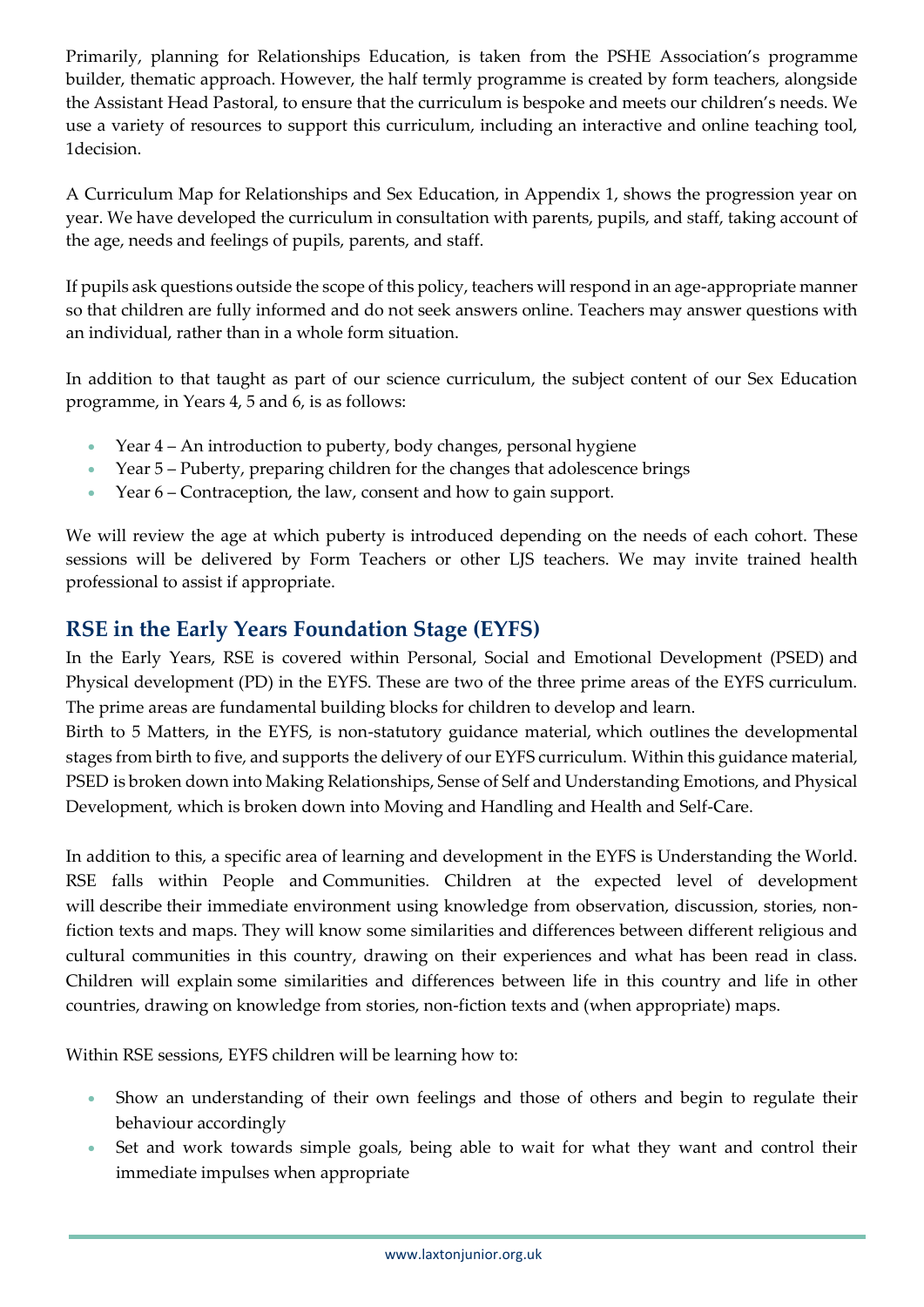- Give focused attention to what the teacher says, respond appropriately even when engaged in activity, and show the ability to follow instructions involving several ideas or actions
- Be confident to try new activities and show independence, resilience, and perseverance in the face of challenge
- Explain the reasons for rules, know right from wrong and try to behave accordingly
- Manage their own basic hygiene and personal needs, including dressing, going to the toilet, and understanding the importance of healthy food choices
- Work and play cooperatively and take turns with others
- Form positive attachments to adults and friendships with peers
- Show sensitivity to their own and to others' needs
- Use the correct vocabulary for body parts

Children in the EYFS are taught primarily through stories and a through a variety of age-appropriate resources.

The outline of the EYFS RSE curriculum can be found in Appendix 1. However, it should be noted that RSE flows through daily life and learning through play within our EYFS setting. Teachers will respond to the immediate needs within the class as and when necessary.

## **Delivery and Assessment**

At Laxton Junior School, RSE, is primarily taught within the Personal, Social, Health and Economic (PSHE) education curriculum. Biological aspects of RSE are taught within the Science curriculum (e.g., labelling a cross section of male and female reproductive organs). Other curriculum areas support the teaching of RSE e.g., Computing (online safety) Religious Education (respect for other people and their choices, antibullying), Assembly themes (Care, Community, Resilience, Kindness, Respect, Open Minded and Well Rounded).

At LJS, PSHE is time tabled for half an hour every week in individual Forms and the PSHE Association material is used for delivering lessons. In addition, early morning Form Time, once a week, is dedicated to PSHE. In these sessions, KS2 children are taught using material from Votes for Schools. EYFS and KS1 children extend their understanding of relationships and wider PSHE topics or using Votes for Schools.

In addition to the material from the PSHE Association, 1Decision and Votes for Schools, we use a range of resources, which can include videos, books, presentations, and activities. The materials used are viewed by teachers prior to the delivery of lessons, to ensure that material is age appropriate.

RSE is taught within the context of family life, and care is taken to ensure that there is no stigmatisation of children based on their home circumstances (families can include single parent families, LGBT parents, families headed by grandparents, adoptive parents, foster parents/carers amongst other structures). We acknowledge and reflect sensitively that some children may have a different structure of support around them (e.g., looked after children or young carers).

Teachers will be mindful of such sensitivities and will provide a safe, non-judgemental environment where everyone is confident that they will be respected. Ground Rules for RSE lessons will be agreed and shared at the beginning of each academic year, in addition to those already used in the classroom. They will cover the following areas:

- Correct and appropriate use of language
- The asking and answering of personal questions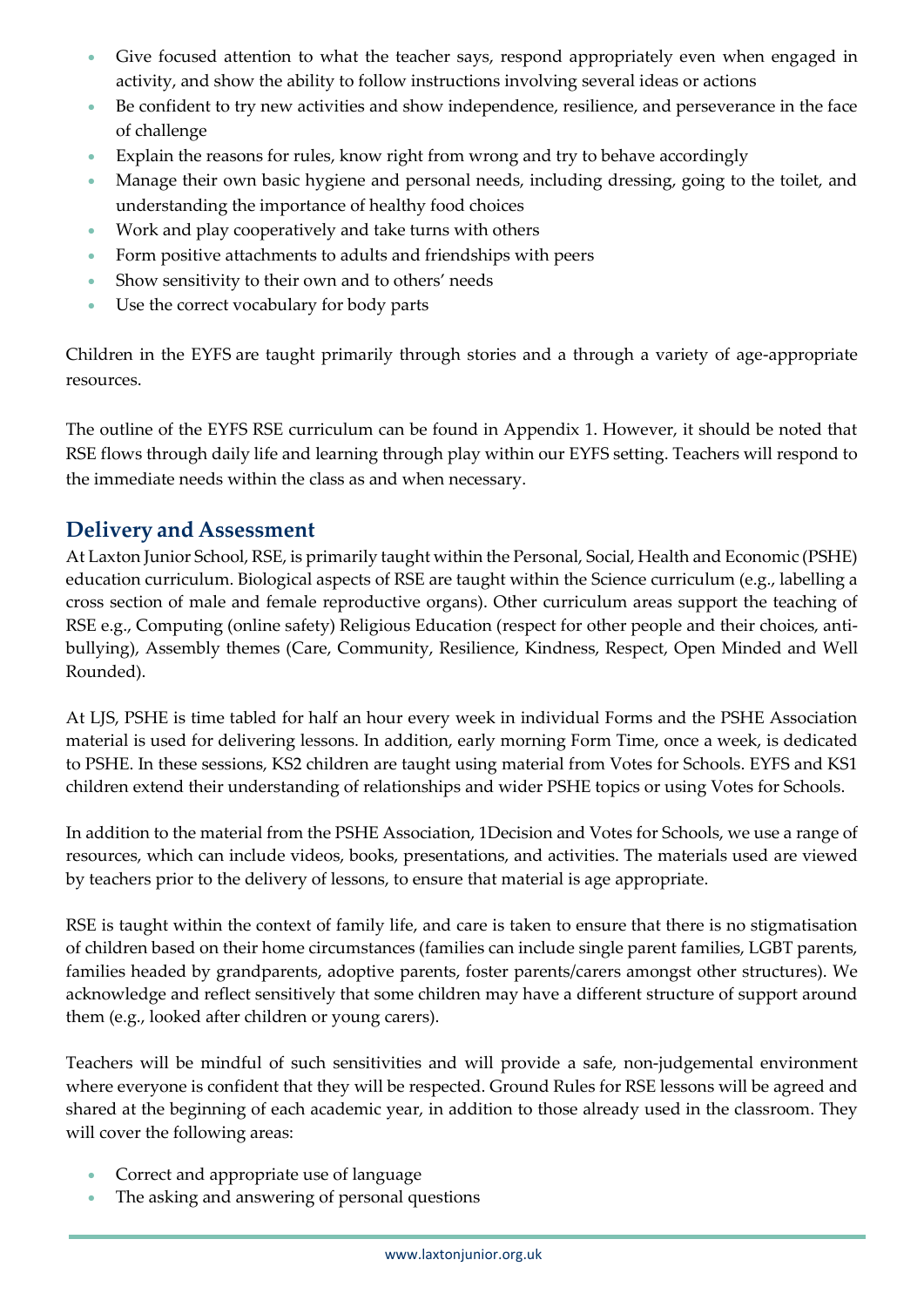Strategies for checking or accessing information

To protect children's privacy, we will employ teaching and learning strategies which enable them to discuss issues without disclosing personal experience. For example, we will use fiction, puppets, case studies, role-play, and videos to enable children to share ideas and opinions and to practise their decisionmaking skills in a safe learning environment.

Pupil development in RSE is monitored and assessed by teachers, as part of our internal assessment systems. Ongoing teacher assessment, including opportunities for pupil self-assessment and reflection take place periodically. Assessment in RSE will compare where pupils' understanding is at the end of a unit or individual lesson, against where they were at the beginning. A range of strategies are used for this purpose including, questioning, mind maps or spider diagrams, quizzes, questionnaires, points on a scale, graffiti or working walls, drama, discussion. This is not an exhaustive list.

# **Accessibility**

We consider the needs of all pupils, including those children with Special Educational Needs and Disabilities, promoting equality for all, irrespective of age, gender reassignment, pregnancy, disability, race including colour nationality, ethnic or national origin, religion or belief, sex, or sexual orientation. These are the protected characteristics, as outlined in the Equality Act 2010.

It is essential that Relationships Education and Health Education, as a statutory curriculum area, is accessible by all pupils. We have taken the following steps to ensure accessibility:

- Children will remain in PSHE lessons. Unless essential, they will not be withdrawn for other reasons e.g., peripatetic music lessons, educational support, 1:1 reading.
- The Head of Educational Support was consulted during the formation of this policy to ensure accessibility for all.
- There may be a need to tailor content and teaching, provide differentiation, to meet the specific needs of pupils at different developmental stages. As with all teaching, LJS ensures that teaching is sensitive, age-appropriate, and developmentally appropriate.
- We will reflect a range of lifestyles and family structures so that all children see themselves and their families reflected in lessons.
- We will ensure that the law in relation to, for example, marriage, online behaviours, sexuality, gender, and violence are explained in age-appropriate ways.
- We will not seek to gain consensus but will accept and celebrate difference.
- We will, as appropriate, ensure that a variety of views and beliefs are reflected to pupils.
- To ensure that children of all genders can access information they need, we will teach in mixed gender groups wherever possible.
- We will encourage respect and discourage abusive and exploitative relationships.
- We will not ask children to represent the views of a particular religious or cultural group to their peers, unless they choose to do so.

# **Roles and Responsibilities**

The policy has been developed with governor involvement, so that the governors are able to fulfil their statutory duties. The Governing Body will approve the RSE policy and hold the Head to account for its implementation.

The Head is responsible for ensuring that RSE is taught consistently across the school, and for managing requests to withdraw pupils from non-statutory/non-science components of RSE.

Teachers are responsible for: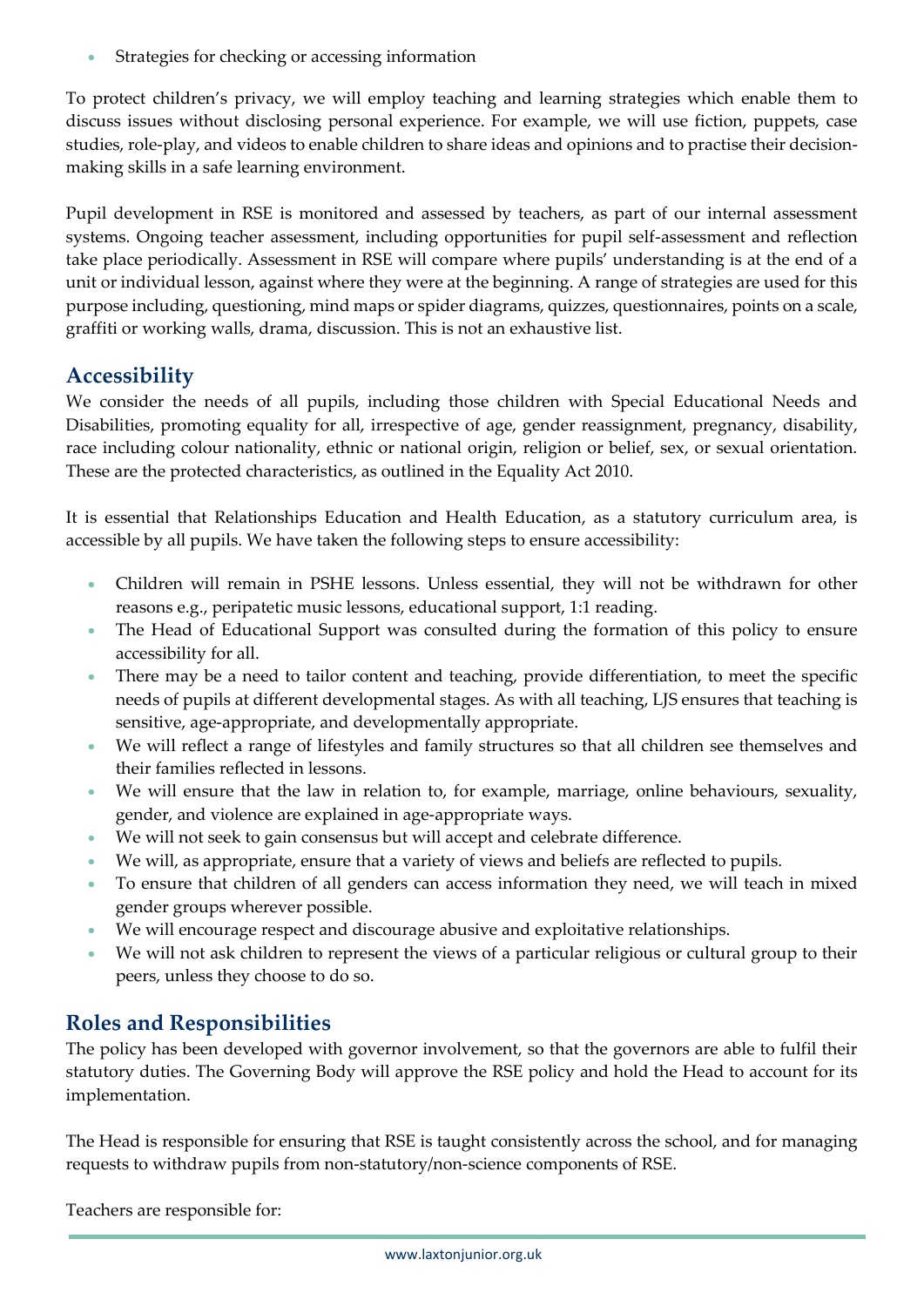- Delivering RSE in a sensitive, open, and honest way
- Answering questions factually, in terms which are age appropriate
- Providing materials which are age appropriate and matched to the children's level of understanding
- Modelling positive attitudes to RSE
- Responding to the needs of individual pupils
- Responding appropriately to pupils whose parents wish them to be withdrawn from the nonstatutory/non-science components of RSE
- Monitoring and assessing children's progress in learning

Teaching RSE can be extremely rewarding, but we understand that, to feel confident, staff need opportunities to develop their own knowledge, skills, and attitudes. We recognise that every adult has different personal beliefs and attitudes, but that all teachers must understand and comply with their duties connected with safeguarding, equality, and inclusion.

Teachers have a duty to deliver statutory areas of the curriculum and all teachers will be supported to develop their skills in delivering non statutory areas such as sex education. We will discuss relevant issues and staff concerns and, where appropriate, arrange training to enable staff members to feel confident in delivering the various aspects of RSE. We will encourage the sharing of good practice and may use team teaching to develop confidence.

Those staff responsible for teaching RSE are usually form teachers and science teachers. However, on occasions, other teachers, and our school nurse, may teach RSE lessons.

Pupils are expected to engage in lessons fully and treat others with respect and sensitivity.

### **Home School Partnership**

Parents/carers are the first educators of their children about relationships, emotions, empathy, respect and growing up. We recognise that many children like to receive information about relationships from their parents/carers in addition to their learning in school. Therefore, we seek to work in partnership with parents/carers when planning and delivering Relationships and Sex Education. We will encourage this partnership by:

- Sharing information of our curriculum on our website
- Informing parents/carers by School Post of forthcoming RSE topics, e.g., Personal Safety, Antibullying, and Sex Education
- Inviting parents to learn more about the approach used in Relationships Education and RSE at our Parent Information Evening at the beginning of each academic year
- Informing parents/carers about PSHE, Relationships and Sex Education as their child joins the school
- Inviting parents to discuss their views and concerns about RSE on an informal basis through drop ins
- Signposting parents/carers to sources of support to help them address the needs of their child or build their own confidence in talking about relationships with their children.

### **Parental Choice**

Parents have the right to withdraw their children from the non-statutory/non-science components of Sex Education. Requests for withdrawal should be put in writing and addressed to the Head. A copy of withdrawal requests will be placed in the pupil's educational record. The Head will discuss the request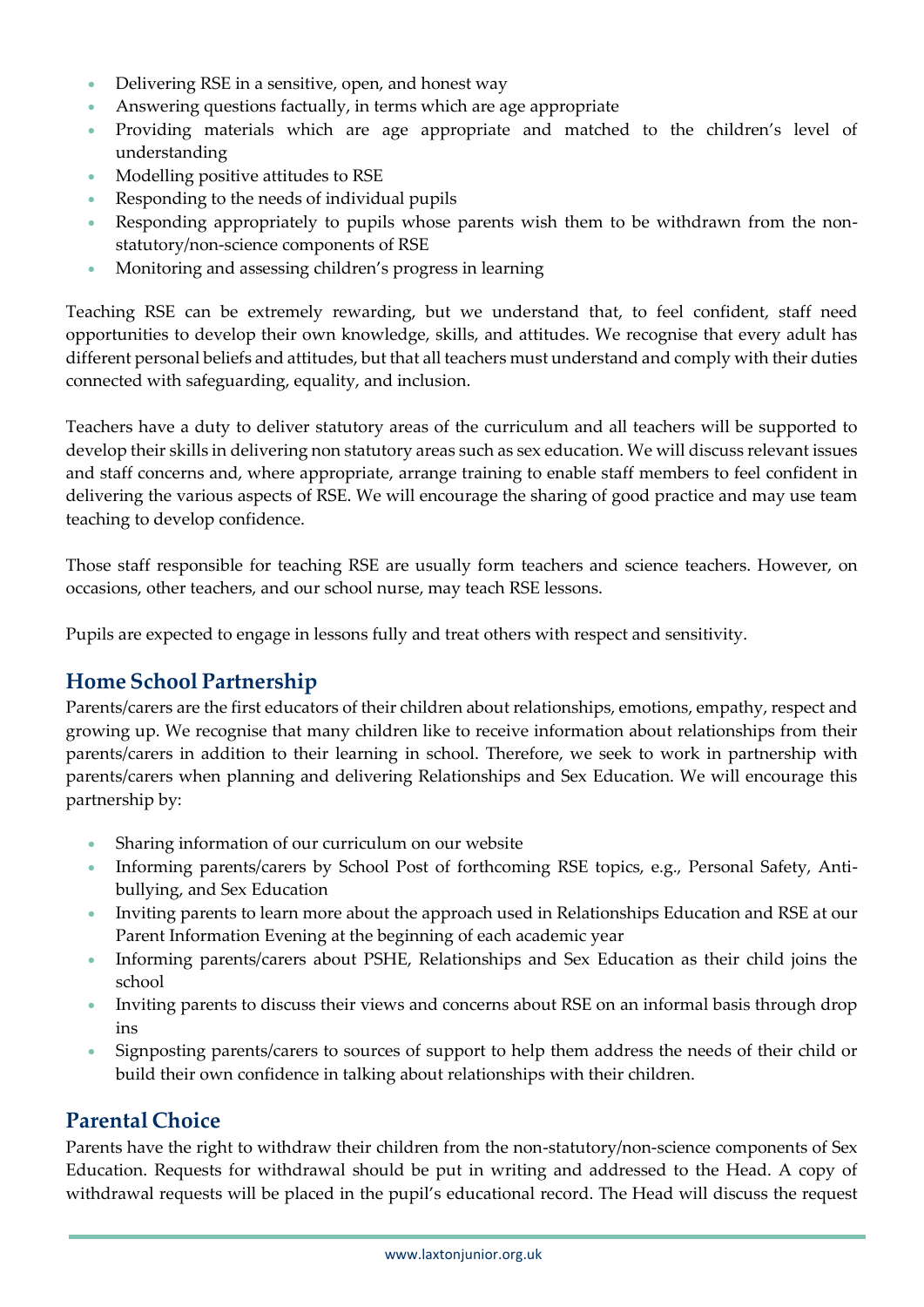with parents and take appropriate action. Alternative work will be given to pupils who are withdrawn from sex education. Parents do not have the right to withdraw their children from relationships education.

# **Training**

We ask staff for their training needs. Any identified areas are planned into our staff training sessions and CPD. New members of staff are informed about their responsibilities, as part of their induction. When needed, we will invite visitors, such as school nurses or sexual health professionals, to provide support and training to staff teaching RSE.

Staff training has included:

- Department for Education's statutory requirements for RSE 2020
- Equality Act 2010 and protected characteristics
- Planning and resources; PSHE Association, 1Decision
- Staff roles and responsibilities
- Home/school partnership and communication

## **Monitoring and Review**

The delivery of RSE is monitored by the Assistant Head Pastoral through:

- Learning walks,
- Lesson Observations
- Work scrutiny
- Interviews with pupils

## **Information and Appendices**

This RSE policy is informed by the school's Safeguarding Policy and should be read in conjunction with the following policies: Safeguarding, PSHE, Anti-Bullying, Equal Opportunities and Disability, Learning Support and EAL, SMSC, Computing, Online Safety, Assessment. This policy is available on our website.

This policy will be reviewed by the Assistant Head Pastoral, annually. At every review, should there be significant change to policy and procedure, the policy will be approved by the LJS Subcommittee of the Governing Body.

| Reviewer                             | Jackie Ormston          |
|--------------------------------------|-------------------------|
| <b>Post of Reviewer</b>              | Assistant Head Pastoral |
| Review Date                          | Michaelmas 2021         |
| Reviewed and filed with both Schools | October 2021            |
| Next Review (max 3 years)            | Michaelmas 2022         |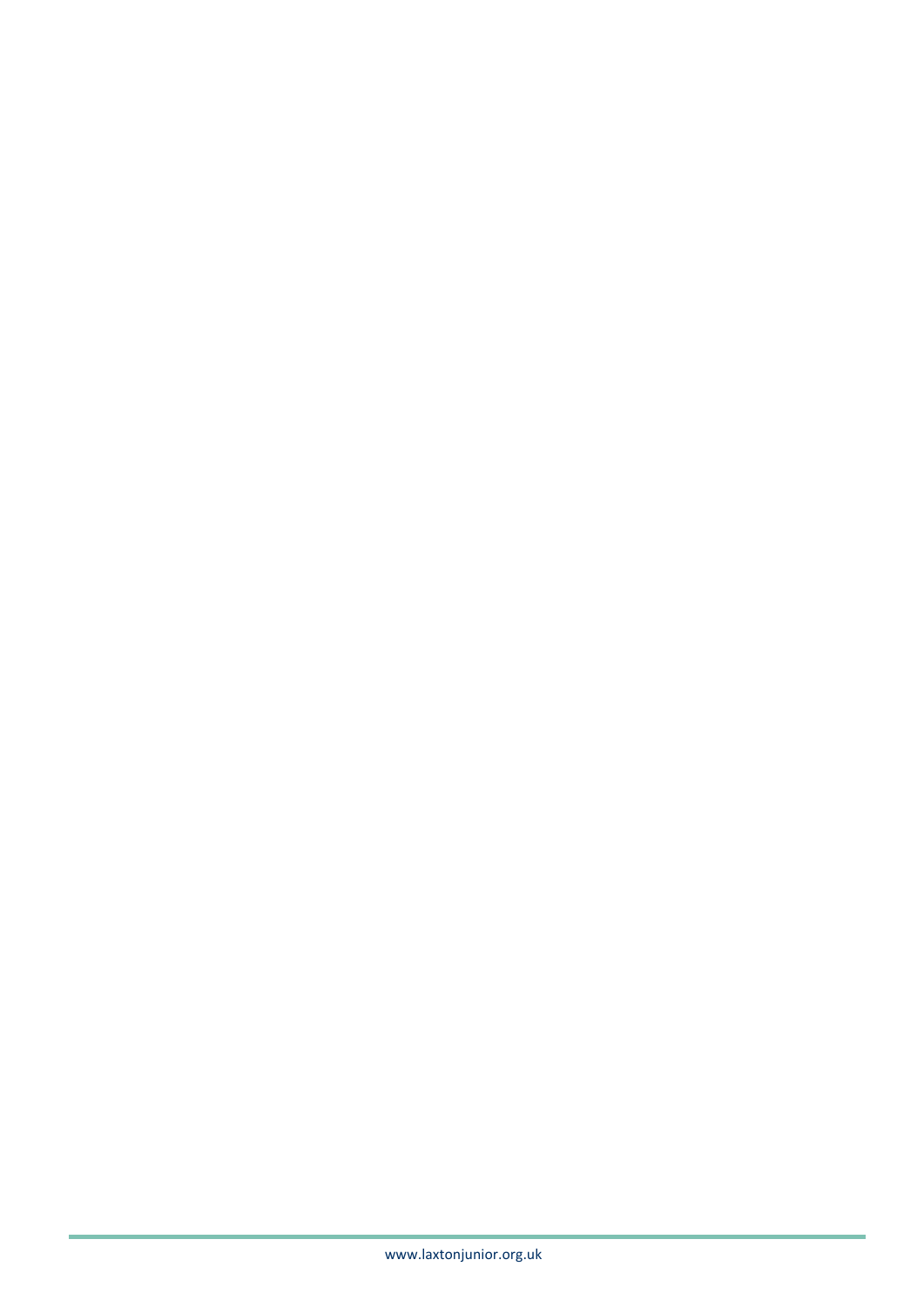# **Appendix 1: RSE Curriculum Map**

|                                      | Reception                                           | Year 1                                                             | Year 2                                                                | Year <sub>3</sub>                                 | Year 4                                       | Year 5                                                              | Year <sub>6</sub>                                         |
|--------------------------------------|-----------------------------------------------------|--------------------------------------------------------------------|-----------------------------------------------------------------------|---------------------------------------------------|----------------------------------------------|---------------------------------------------------------------------|-----------------------------------------------------------|
| Michaelmas                           | Self-confidence and<br>self- awareness              | Roles of different<br>people; families; feeling<br>cared for       | Making friends; feeling<br>lonely and getting help                    | What makes a family,<br>features of family life   | Positive friendships,<br>including online    | Managing friendships<br>and peer influence                          | Attraction to others;<br>romantic<br>relationships; civil |
| Relationships                        | Making<br>Relationships                             | Recognising privacy;                                               | Managing secrets;<br>resisting pressure and                           | Personal boundaries;<br>safely responding to      | Responding to hurtful<br>behaviour; managing | Physical contact and<br>feeling safe                                | partnership and<br>marriage                               |
| Families and<br>friendships          | New beginnings<br>Adjusting to change               | staying safe; seeking<br>permission                                | getting help;<br>recognising hurtful                                  | others; the impact of<br>hurtful behaviour        | confidentiality;<br>recognising risks        | Responding                                                          | Recognising and                                           |
| Safe relationships                   | in family life                                      | How behaviour affects<br>others; being polite and                  | behaviour<br>Recognising things in                                    | Recognising respectful<br>behaviour; the          | online<br>Respecting differences             | respectfully to a wide<br>range of people;<br>recognising prejudice | managing pressure;<br>consent in different<br>situations  |
| Respecting ourselves<br>and others   | Making friends;<br>friendships; missing<br>a friend | respectful                                                         | common and<br>differences; playing                                    | importance of self-<br>respect; courtesy and      | and similarities;<br>discussing difference   | and discrimination<br>Mich Term 2020 only                           | Expressing opinions                                       |
|                                      | Sharing                                             |                                                                    | and working<br>cooperatively; sharing                                 | being polite                                      | sensitively                                  | <b>Body Changes</b><br>Puberty                                      | and respecting other<br>points of view,                   |
|                                      | Caring for others                                   |                                                                    | opinions                                                              |                                                   |                                              |                                                                     | including discussing<br>topical issues                    |
|                                      | People and<br>Communities                           | What rules are; caring<br>for others' needs;                       | Belonging to a group;<br>roles and                                    | The value of rules and<br>laws; rights, freedoms, | What makes a<br>community, shared            | Protecting the<br>environment;                                      | Valuing diversity;<br>challenging                         |
| Lent<br>Living in the Wider<br>World | Learning rules and<br>routines                      | looking after the<br>environment                                   | responsibilities; being<br>the same and different<br>in the community | and responsibilities<br>How the internet is       | responsibilities<br>How data is shared       | compassion towards<br>others                                        | discrimination and<br>stereotypes                         |
| Belonging to a<br>community          | Sensory needs;<br>hearing aids                      | Using the internet and<br>digital devices;<br>communicating online | The internet in<br>everyday life; online                              | used, assessing<br>information online             | and used<br>Making decisions                 | How information<br>online is targeted,<br>different media types,    | Evaluating media<br>sources; sharing<br>things online     |
| Media literacy and                   | Technology; screen<br>time                          | Strengths and interests;                                           | content and<br>information                                            | Different jobs and<br>skills; job stereotypes;    | about money; using<br>and keeping money      | their role and impact                                               | Influences and                                            |
| digital resilience<br>Money and work | Food journey culture<br>and diversity               | jobs in the community                                              | What money is; needs<br>and wants; looking                            | setting personal goals                            | safe                                         | Identifying job<br>interests and<br>aspirations; what               | attitudes to money,<br>money, and financial<br>risks      |
|                                      |                                                     |                                                                    | after money                                                           |                                                   |                                              | influences career<br>choices; workplace                             |                                                           |
|                                      |                                                     |                                                                    |                                                                       |                                                   |                                              | stereotypes.                                                        |                                                           |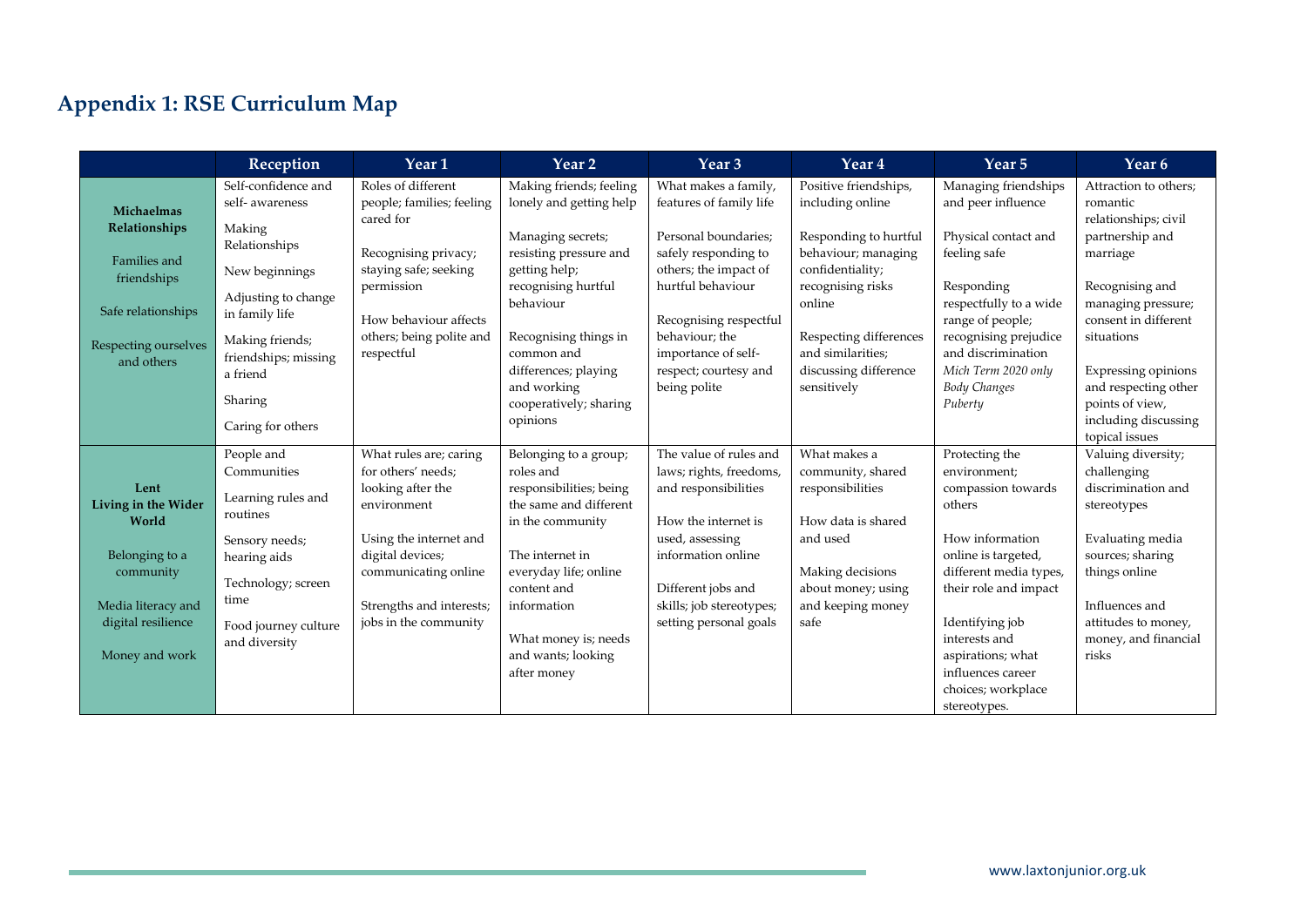|                     | Managing feelings       | Keeping healthy; food   | Why sleep is           | Health choices and     | Maintaining a            | Healthy sleep habits;   | What affects mental   |
|---------------------|-------------------------|-------------------------|------------------------|------------------------|--------------------------|-------------------------|-----------------------|
|                     | and behaviour; Self-    | and exercise, hygiene   | important; medicines   | habits; what affects   | balanced lifestyle; oral | sun safety; medicines,  | health and ways to    |
|                     | esteem Self-            | routines; sun safety.   | and keeping healthy;   | feelings; expressing   | hygiene and dental       | vaccinations,           | take care of it;      |
|                     | confidence and self-    | Recognising what        | keeping teeth healthy; | feelings.              | care.                    | immunisations and       | managing change,      |
|                     | awareness; Health       | makes us unique and     | managing feelings and  | Personal strengths and | Physical and             | allergies.              | loss and              |
|                     | and self-care; Visiting | special; feelings;      | asking for help.       | achievements;          | emotional changes in     | Personal identity;      | bereavement;          |
| <b>Summer</b>       | the doctor, dentist,    | managing when things    | Growing older; naming  | managing and           | puberty; external        | recognising             | managing time         |
|                     | optician; Road Safety   | go wrong.               | body parts; moving     | reframing setbacks.    | genitalia; personal      | individuality and       | online; Human         |
| Health and          | and protective          | How rules and age       | class or year.         | Risks and hazards;     | hygiene routines;        | different qualities;    | reproduction and      |
| Wellbeing           | clothing; Sun care,     | restrictions help us,   | Safety in different    | safety in the local    | support with puberty.    | mental wellbeing.       | birth; conception;    |
|                     | hand washing, sleep;    | keeping safe online     | environments; risk and | environment and        | Medicines and            | Body Changes/           | contraception; FGM.   |
| Physical health and | Adjusting to change;    | Basic First Aid: Asthma | safety at home;        | unfamiliar places      | household products;      | Puberty.                | Increasing            |
| Mental wellbeing    | Overcoming              | Attack                  | emergencies            | Basic First Aid:       | drugs common to          | Keeping safe in         | independence;         |
|                     | challenge; Healthy      |                         | Basic First Aid: Burns | Bleeding               | everyday life            | different situations,   | managing transition.  |
| Growing and         | eating Basic First Aid  |                         |                        |                        | Basic First Aid: Head    | including responding    | Keeping personal      |
|                     |                         |                         |                        |                        | Injury                   | in emergencies          | information safe;     |
| changing            |                         |                         |                        |                        |                          | Basic First Aid:        | regulations and       |
| Keeping safe        |                         |                         |                        |                        |                          | <b>Broken Bones and</b> | choices; drug use and |
|                     |                         |                         |                        |                        |                          | Bleeding                | the law; drug use and |
|                     |                         |                         |                        |                        |                          |                         | the media             |
|                     |                         |                         |                        |                        |                          |                         | Basic First Aid:      |
|                     |                         |                         |                        |                        |                          |                         | Unresponsive and      |
|                     |                         |                         |                        |                        |                          |                         | Breathing,            |
|                     |                         |                         |                        |                        |                          |                         | Unresponsive and not  |
|                     |                         |                         |                        |                        |                          |                         | breathing             |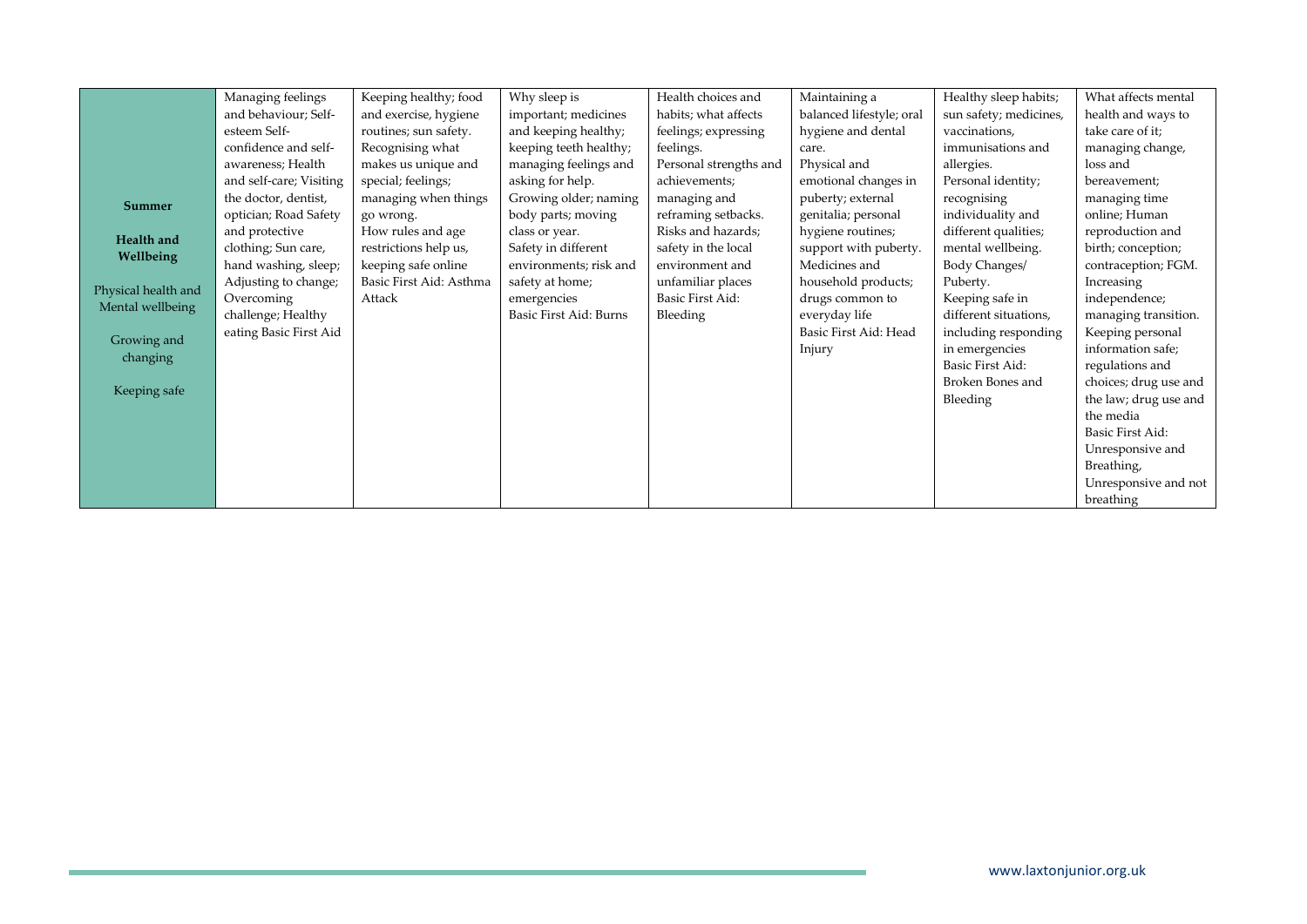# **Appendix 2: What Children Should Know by the End of Year 6**

| <b>TOPIC</b>                                | <b>PUPILS SHOULD KNOW</b>                                                                                                                                                                                                                                                                                                                                                                                                                                                                                                                                                                                                                                                                                                                                                                                                                                                                                                                                                                                                                                                                                                                              |
|---------------------------------------------|--------------------------------------------------------------------------------------------------------------------------------------------------------------------------------------------------------------------------------------------------------------------------------------------------------------------------------------------------------------------------------------------------------------------------------------------------------------------------------------------------------------------------------------------------------------------------------------------------------------------------------------------------------------------------------------------------------------------------------------------------------------------------------------------------------------------------------------------------------------------------------------------------------------------------------------------------------------------------------------------------------------------------------------------------------------------------------------------------------------------------------------------------------|
| Families and<br>people who<br>care about me | That families are important for children growing up because they can give love, security and stability<br>$\bullet$<br>The characteristics of healthy family life, commitment to each other, including in times of difficulty, protection and care for children and other family members, the importance of spendi<br>$\bullet$<br>time together and sharing each other's lives<br>That others' families, either in school or in the wider world, sometimes look different from their family, but that they should respect those differences and know that other childre<br>$\bullet$<br>families are also characterised by love and care<br>That stable, caring relationships, which may be of different types, are at the heart of happy families, and are important for children's security as they grow up<br>$\bullet$<br>That marriage represents a formal and legally recognised commitment of two people to each other which is intended to be lifelong<br>$\bullet$<br>How to recognise if family relationships are making them feel unhappy or unsafe, and how to seek help or advice from others if needed<br>$\bullet$                     |
| Caring<br>friendships                       | How important friendships are in making us feel happy and secure, and how people choose and make friends<br>$\bullet$<br>The characteristics of friendships, including mutual respect, truthfulness, trustworthiness, loyalty, kindness, generosity, trust, sharing interests and experiences and support with proble<br>$\bullet$<br>and difficulties<br>That healthy friendships are positive and welcoming towards others, and do not make others feel lonely or excluded<br>$\bullet$<br>That most friendships have ups and downs, and that these can often be worked through so that the friendship is repaired or even strengthened, and that resorting to violence is ney<br>$\bullet$<br>right<br>How to recognise who to trust and who not to trust, how to judge when a friendship is making them feel unhappy or uncomfortable, managing conflict, how to manage these situation<br>and how to seek help or advice from others, if needed                                                                                                                                                                                                   |
| Respectful<br>relationships                 | The importance of respecting others, even when they are very different from them (for example, physically, in character, personality or backgrounds), or make different choices or ha<br>$\bullet$<br>different preferences or beliefs<br>Practical steps they can take in a range of different contexts to improve or support respectful relationships<br>$\bullet$<br>The conventions of courtesy and manners<br>$\bullet$<br>The importance of self-respect and how this links to their own happiness<br>$\bullet$<br>That in school and in wider society they can expect to be treated with respect by others, and that in turn they should show due respect to others, including those in positions of authori<br>$\bullet$<br>About different types of bullying (including cyberbullying), the impact of bullying, responsibilities of bystanders (primarily reporting bullying to an adult) and how to get help<br>$\bullet$<br>What a stereotype is, and how stereotypes can be unfair, negative, or destructive<br>$\bullet$<br>The importance of permission-seeking and giving in relationships with friends, peers, and adults<br>$\bullet$ |